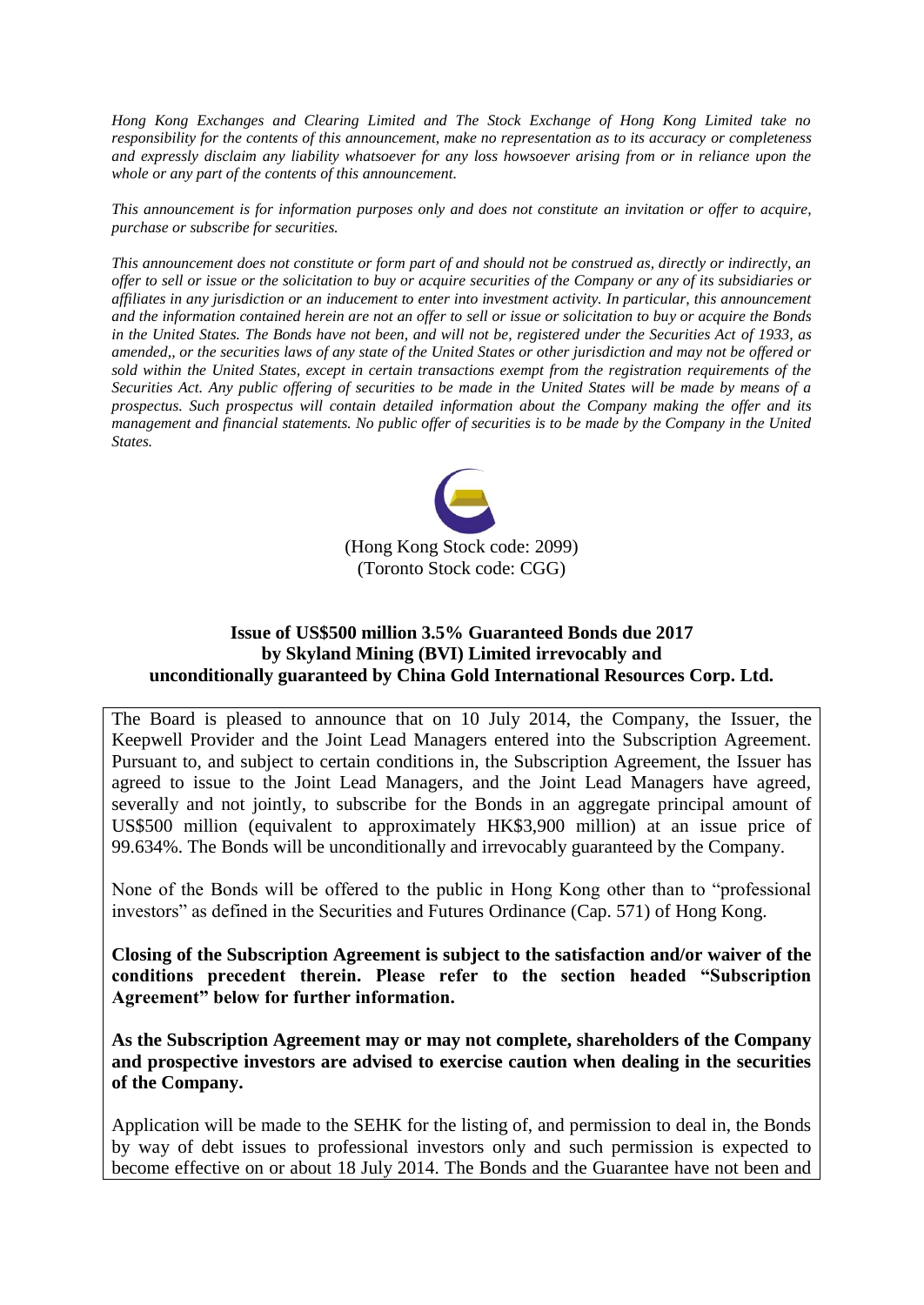will not be registered under the Securities Act and may not be offered or sold within the United States except in certain transactions exempt from, or not subject to, the registration requirements of the Securities Act.

## **INTRODUCTION**

The Board is pleased to announce that on 10 July 2014, the Company, the Issuer, the Keepwell Provider and the Joint Lead Managers entered into the Subscription Agreement. Pursuant to, and subject to certain conditions in, the Subscription Agreement, the Issuer has agreed to issue to the Joint Lead Managers, and the Joint Lead Managers have agreed, severally and not jointly, to subscribe for the Bonds in an aggregate principal amount of US\$500 million (equivalent to approximately HK\$3,900 million) at an issue price of 99.634%. The Bonds will be unconditionally and irrevocably guaranteed by the Company.

Standard Chartered Bank and Citigroup Global Markets Limited are the joint global coordinators, and Standard Chartered Bank, Citigroup Global Markets Limited, Merrill Lynch International and CCB International Capital Limited are the joint bookrunners and joint lead managers in respect of the offer and sale of the Bonds.

The Offering Circular to be distributed to prospective investors of the Bonds will contain certain financial and other information relating to the Company.

| Parties:      | Issuer:                                                                                                                                                                                                                                                                                                                                                                                                                                                                                                                                                                                                    | Skyland Mining (BVI) Limited                                                                                                                   |  |
|---------------|------------------------------------------------------------------------------------------------------------------------------------------------------------------------------------------------------------------------------------------------------------------------------------------------------------------------------------------------------------------------------------------------------------------------------------------------------------------------------------------------------------------------------------------------------------------------------------------------------------|------------------------------------------------------------------------------------------------------------------------------------------------|--|
|               | Guarantor:                                                                                                                                                                                                                                                                                                                                                                                                                                                                                                                                                                                                 | China Gold International Resources Corp.<br>Ltd.                                                                                               |  |
|               | Keepwell Provider:                                                                                                                                                                                                                                                                                                                                                                                                                                                                                                                                                                                         | China National Gold Group Corporation                                                                                                          |  |
|               | Joint Lead Managers:                                                                                                                                                                                                                                                                                                                                                                                                                                                                                                                                                                                       | Standard Chartered Bank, Citigroup Global<br>Limited,<br>Merrill<br>Markets<br>Lynch<br>International and CCB International Capital<br>Limited |  |
| Subscription: | The Joint Lead Managers have conditionally agreed, severally and not<br>jointly, to subscribe for the Bonds in an aggregate principal amount of<br>US\$500 million (equivalent to approximately HK\$3,900 million).                                                                                                                                                                                                                                                                                                                                                                                        |                                                                                                                                                |  |
|               | The Bonds and the Guarantee have not been and will not be registered<br>under the Securities Act and may not be offered or sold within the<br>United States except in certain transactions exempt from, or not subject<br>to, the registration requirements of the Securities Act. The Bonds are<br>being offered and sold outside the United States in compliance with<br>Regulation S under the Securities Act. None of the Bonds will be offered<br>to the public in Hong Kong other than to "professional investors" as<br>defined in the Securities and Futures Ordinance (Cap. 571) of Hong<br>Kong. |                                                                                                                                                |  |

### **SUBSCRIPTION AGREEMENT**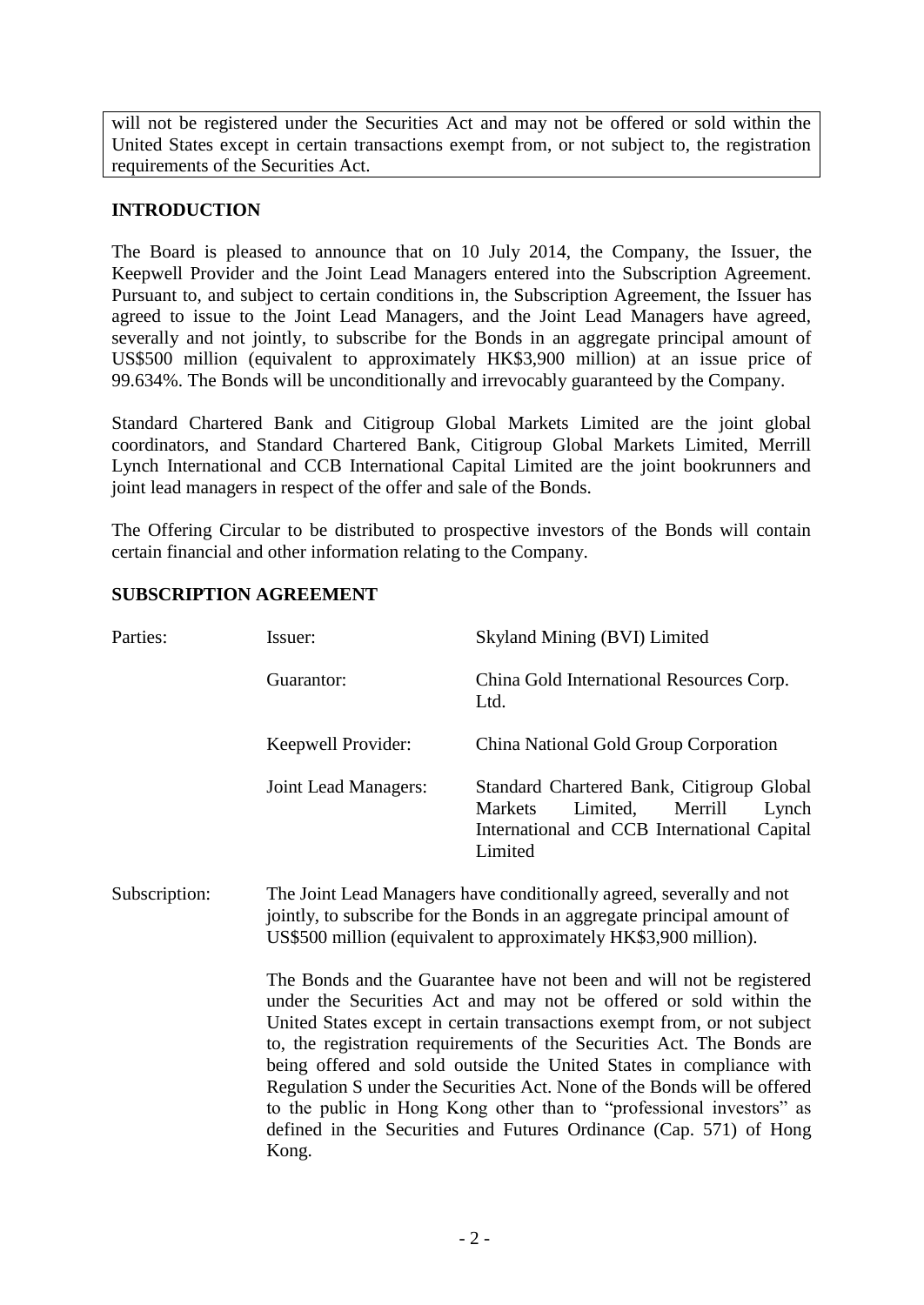**Conditions** precedent: The obligations of the Joint Lead Managers under the Subscription Agreement are conditional upon, among other things, the execution and delivery on or before the Closing Date of certain transaction documents by the respective parties and the Company procuring certain legal opinions, auditors' comfort letters, compliance certificates and other relevant documents to be delivered to the Joint Lead Managers. All the conditions may be waived in whole or in part at the discretion of the Joint Lead Managers. Closing: Subject to all the conditions of the Subscription Agreement being fulfilled or waived by the Joint Lead Managers and the Subscription Agreement not being terminated, including pursuant to force majeure, closing of the issue of the Bonds is expected to take place on the Closing Date. Stablisation: Stabilisation, if any, will be undertaken in accordance with applicable

**As the Subscription Agreement may or may not complete, shareholders of the Company and prospective investors are advised to exercise caution when dealing in the securities of the Company.**

#### **PRINCIPAL TERMS OF THE BONDS**

The principal terms of the Bonds are summarised as follows:

laws and rules.

| Issuer:               | Skyland Mining (BVI) Limited                                                                                                                             |
|-----------------------|----------------------------------------------------------------------------------------------------------------------------------------------------------|
| Guarantor:            | China Gold International Resources Corp. Ltd.                                                                                                            |
| Keepwell Provider:    | China National Gold Group Corporation                                                                                                                    |
| <b>Bonds Offered:</b> | US\$500 million 3.5% Guaranteed Bonds due 2017 to be issued by the<br>Issuer and irrevocably and unconditionally guaranteed by the<br>Guarantor.         |
| Guarantee:            | Payment of all sums from time to time payable in respect of the<br>Bonds is irrevocably and unconditionally guaranteed by the<br>Company.                |
| <b>Issue Price:</b>   | 99.634%.                                                                                                                                                 |
| <b>Maturity Date:</b> | 17 July 2017.                                                                                                                                            |
| Interest:             | The Bonds will bear interest from and including the Issue Date at the<br>rate of 3.5% per annum, payable semi-annually in arrear on and in<br>each year. |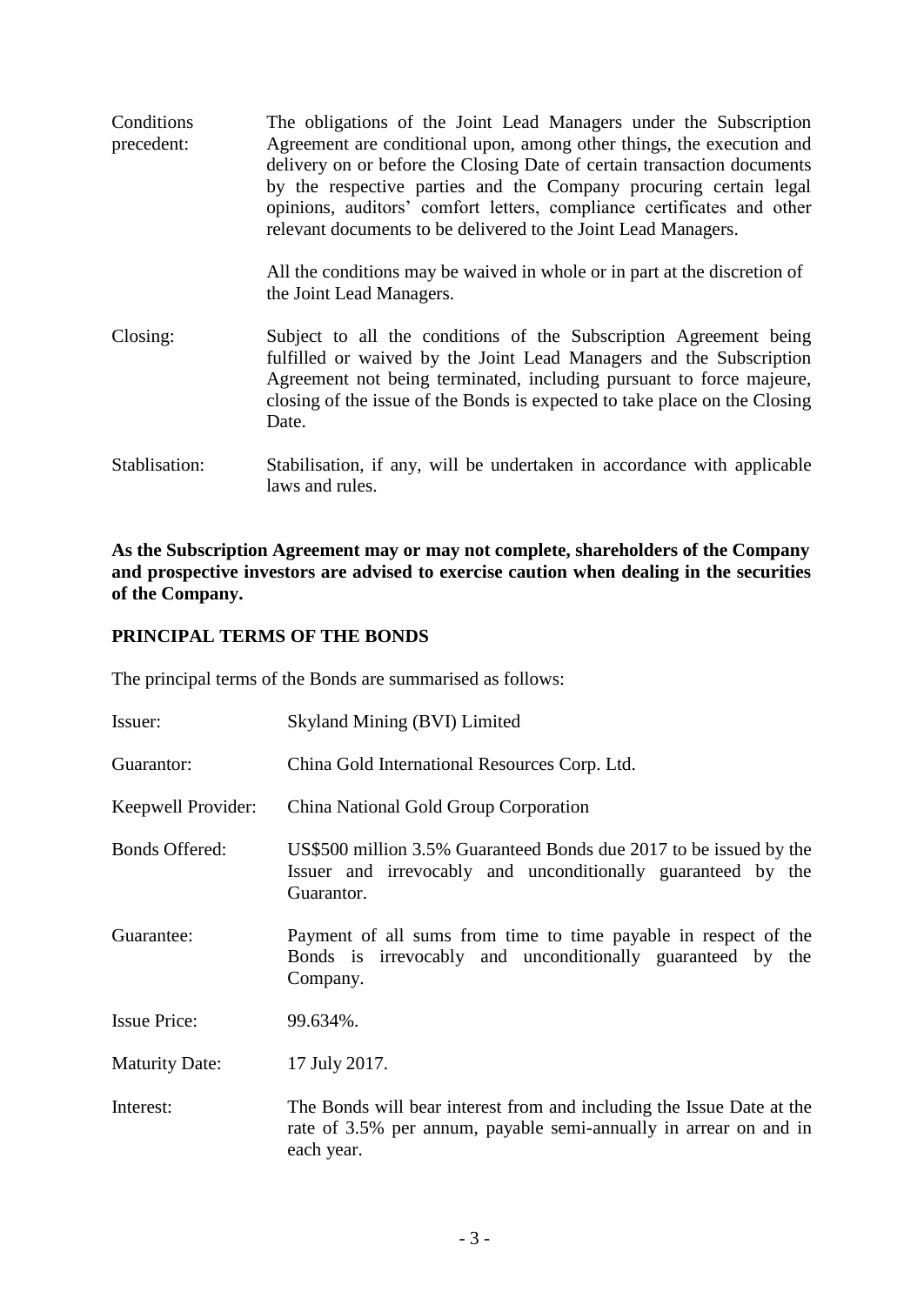- Issue Date: 17 July 2014 Ranking: The Guarantee will constitute a direct, unsecured and unsubordinated obligation of the Company which will at all times rank at least pari passu with all other present and future unsecured and unsubordinated obligations of the Company, save for such exceptions as may be provided by applicable laws and the negative pledge set out in the Terms and Conditions.
- Events of Default: The Bonds contain certain events of default, including a cross default provision in respect of the Issuer and the Company.
- Covenants: The Issuer and the Guarantor have agreed to certain covenants, including a negative pledge against the creation or having outstanding, any mortgage, charge, lien, pledge or other security interest upon the whole or any part of its present or future undertaking, assets or revenues by the Company and its Subsidiaries (as defined in the Terms and Conditions) (subject to certain exceptions as set out in the Terms and Conditions).
- Tax Redemption: The Bonds may be redeemed at the option of the Issuer in whole, but not in part, at their principal amount, and accrued and unpaid interest, at any time in the event of certain changes affecting taxes of the British Virgin Islands, Canada or the PRC.
- Change of Control: The Bonds may be redeemed within 30 days following the occurrence of a Change of Control (as defined in the Terms and Conditions), at the option of the bondholders, at 101% of the principal amount thereof, plus accrued and unpaid interest.
- Governing Law: English Law.
- Listing: Application will be made to the SEHK for the listing of, and permission to deal in, the Bonds by way of debt issues to professional investors only and such permission is expected to become effective on or about 18 July 2014.

## **REASON FOR THIS TRANSACTION**

The net proceeds of the offering of the Bonds, after deducting underwriting commissions and other expenses payable by the Issuer and the Company, are estimated to be approximately US\$494.16 million (equivalent to approximately HK\$3,854.448 million). The net proceeds will be used for working capital, capital expenditures and general corporate purposes of the Guarantor. The Guarantor intends to remit the net proceeds into the PRC by way of shareholder loans to its subsidiaries incorporated in the PRC.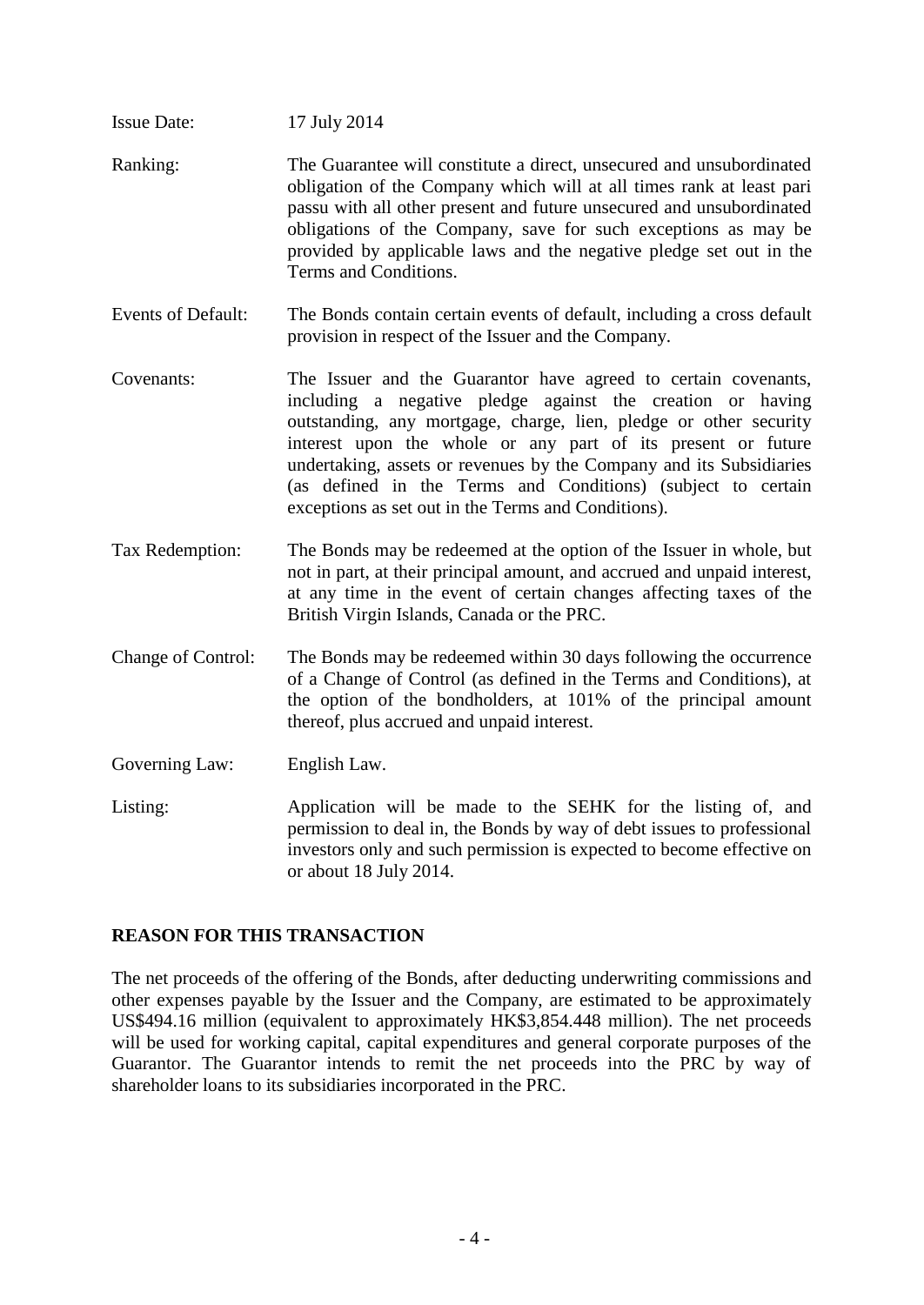# **DEFINITIONS**

In this announcement, unless the context otherwise requires, the following capitalized terms shall have the following meanings:

| "Board"                  | The board of Directors.                                                                                                                                                                                                                                                                 |
|--------------------------|-----------------------------------------------------------------------------------------------------------------------------------------------------------------------------------------------------------------------------------------------------------------------------------------|
| "Bonds"                  | US\$500 million 3.5% Guaranteed Bonds due 2017 to be issued<br>by the Issuer and irrevocably and unconditionally guaranteed<br>by the Guarantor.                                                                                                                                        |
| "Closing Date"           | 17 July 2014 or such later date, not being later than 10 days<br>after 17 July 2014, as the Issuer and the Joint Lead Managers<br>may agree.                                                                                                                                            |
| "Company" or "Guarantor" | China Gold International Resources Corp. Ltd., a limited<br>liability company incorporated under the laws of British<br>Columbia, Canada with its Shares listed on both the Hong<br>Kong Stock Exchange and the Toronto Stock Exchange                                                  |
| "Director(s)"            | The director(s) of the Company.                                                                                                                                                                                                                                                         |
| "HK\$"                   | Hong Kong dollar, the lawful currency of Hong Kong.                                                                                                                                                                                                                                     |
| "Hong Kong"              | The Hong Kong Special Administrative Region of the People's<br>Republic of China.                                                                                                                                                                                                       |
| "Issuer"                 | Skyland Mining (BVI) Limited, a British Virgin Islands<br>business company incorporated with limited liability in the<br>British Virgin Islands under the British Virgin Islands Business<br>Companies Act 2004 (as amended), and a wholly-owned<br>subsidiary of the Company           |
| "Joint Lead Managers"    | Standard Chartered Bank, Citigroup Global Markets Limited,<br>Merrill Lynch International and CCB International Capital<br>Limited                                                                                                                                                      |
| "Keepwell Provider"      | China National Gold Group Corporation, a state-owned<br>enterprise established in the PRC on January 14, 2003 and is<br>controlled by the State-owned Assets Supervision and<br>Administration Commission of the State Council and is the<br>Company's indirect controlling shareholder |
| "Offering Circular"      | The offering circular dated 10 July 2014 issued by the Issuer in<br>connection with the issue of the Bonds.                                                                                                                                                                             |
| "PRC"                    | the People's Republic of China excluding, for the purpose of<br>this<br>announcement, Hong Kong, the Macau Special<br>Administrative Region and Taiwan area.                                                                                                                            |